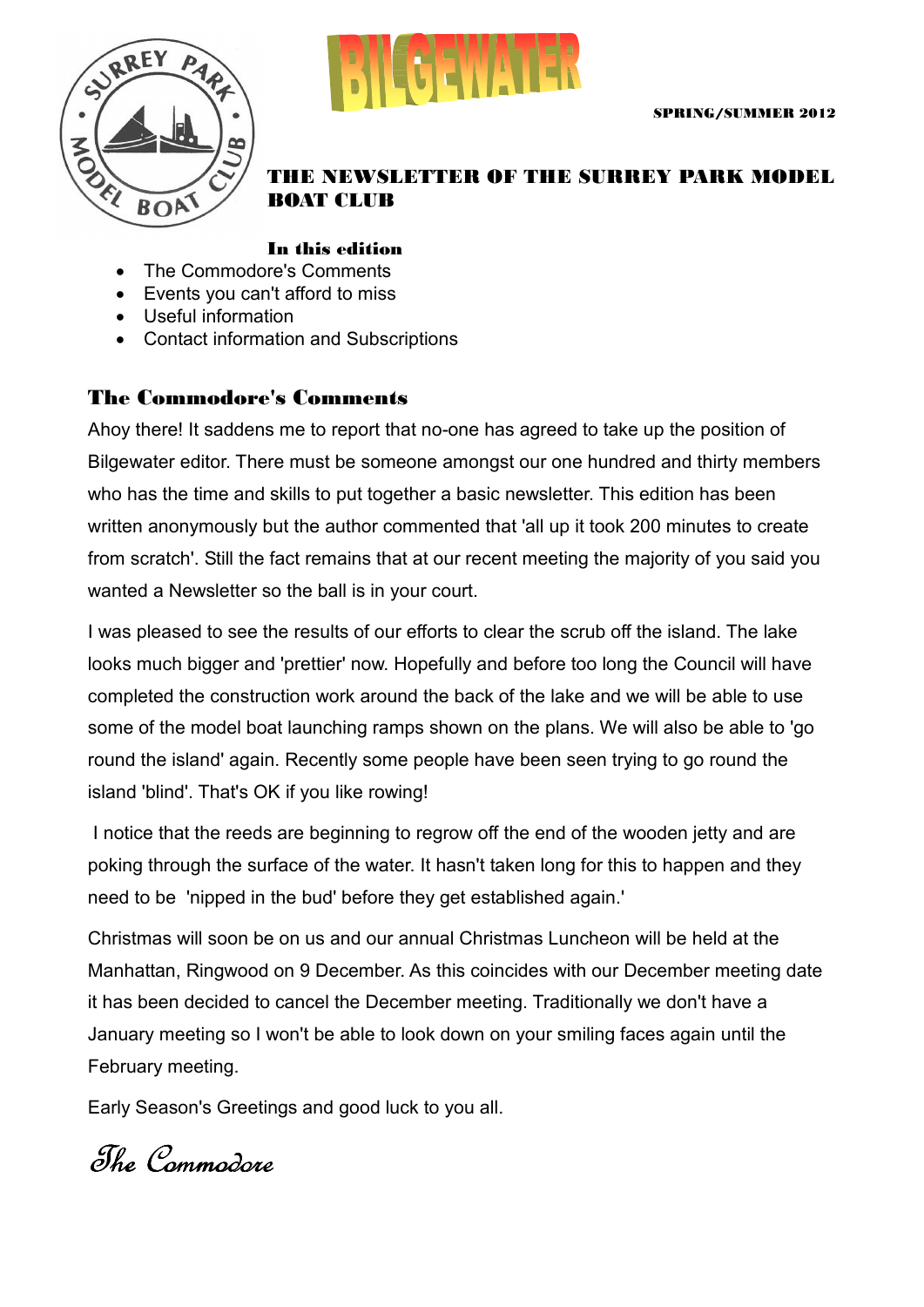

### Up Coming Events - you can't afford to miss

**Sunday 18 November 10.00 am Schooner, Ketch and Couta-boat parade** – There should be lots of boats on the water and at this time of the year the weather should make for a sparkling morning.

**Sunday 9 December 12.00 noon 'Annual Christmas Luncheon' at the Manhattan Hotel,** (intersection of Canterbury and Heatherdale Roads) Ringwood, 3134. The secretary has confirmed the booking for 50 people and asked for the seating to be at long tables rather than round tables. Please put your names onto the list on the Club notice board ASAP.

**Saturday 26 January 2013 Australia Day Celebrations in Marysville.** Following the success of the Club's involvement with the Marysville Wirreanda Children's festival in March this year we have been invited to participate in the Marysville Australia Day Celebrations. This is going to be an extra big deal as it coincides with the  $150<sup>th</sup>$  year of Marysville's founding. Marysville has a nice lake with easy parking and the people were interested in what we were doing with our boats. Please put your name on the list on the notice board if you intend to go.



**Who is this man standing on my boat?**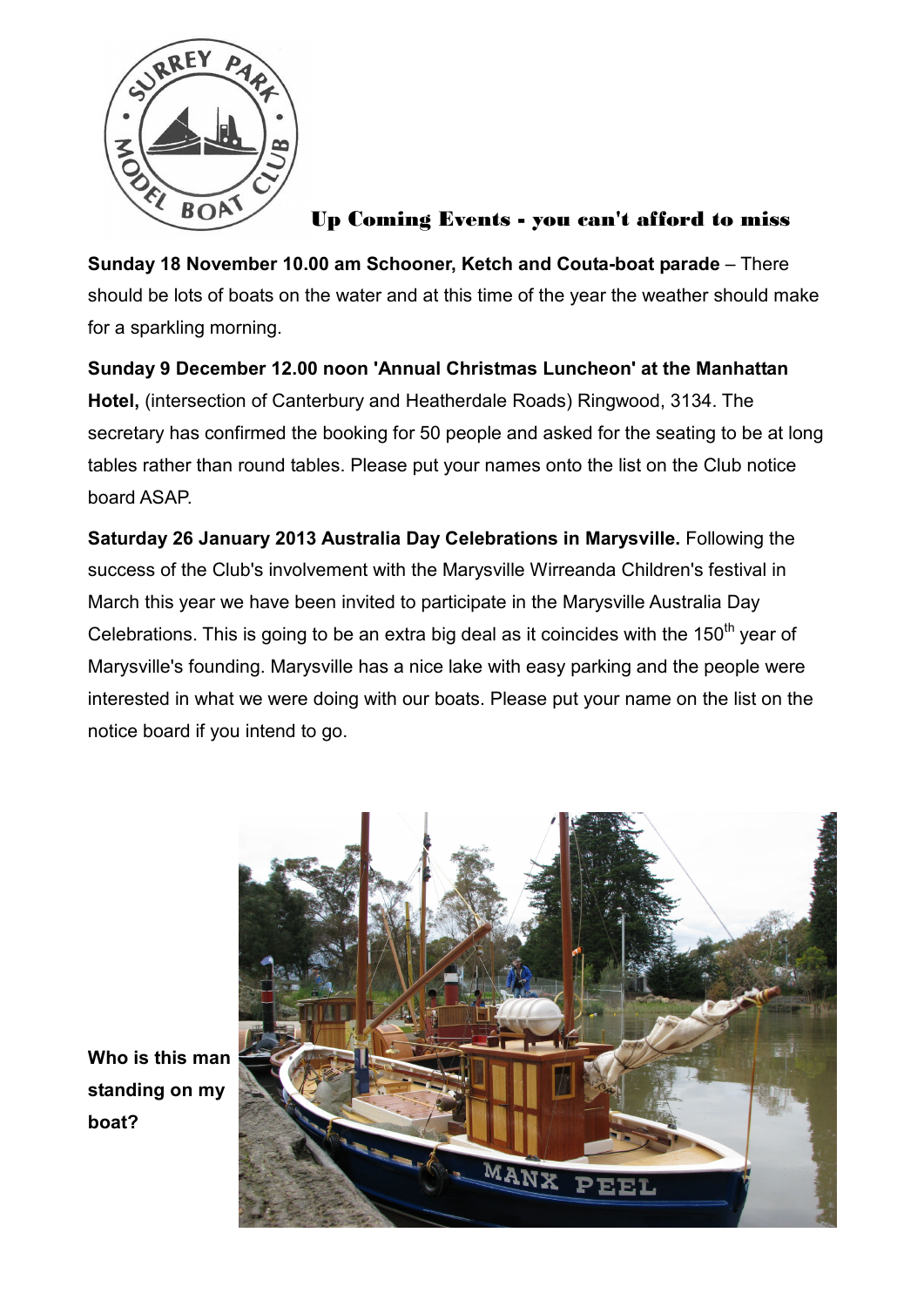

## Useful information

- Club Web Address **spmbc.org.au**
- The Commodore has kindly allowed us to publish his mobile number so that contact may be made with the Club for matters of the most dire emergency on

Wednesday and Sunday mornings. Woe betide anyone who flippantly uses this number unless they are actually unconscious or the bleeding is uncontrollable. The number is **0408139441 .** You have been warned. (NB he usually leaves the phone off anyway!)

- Members are requested to familiarise themselves with the ambulance calling procedures that are posted on the Club noticeboard. Surrey Park is a large place and it is important to use the address listed as it has been lodged with the ambulance service.
- Pies and sausages are \$2, cans of drink are \$1. We are not a benevolent society.
- Club Membership is only open to 'a natural person who is nominated and approved for membership ........' (Green rule Book 3.1) - sorry Marcus.

### Club Safety Officers

At our November meeting it was agreed by all present that the safe operation of boats on the Lake was everybody's responsibility. A number of ideas were put forward as to how people could be encouraged to take on the role of Safety Officer. One idea that seems to have merit is that Safety Officers are appointed for the day or part day. The appointee will don a coloured vest and while operating their own boat will also keep an eye out for the safe operation of the other boats on the lake. If they feel something is wrong but are not sure or need some reassurance they can speak to the other safety officers or members with greater experience in the area that concerns them. That way many people will share the experience of being safety officer, they will grow in confidence and the lake will maintain its already high level of safety.

The Committee would appreciate your thoughts on this idea.